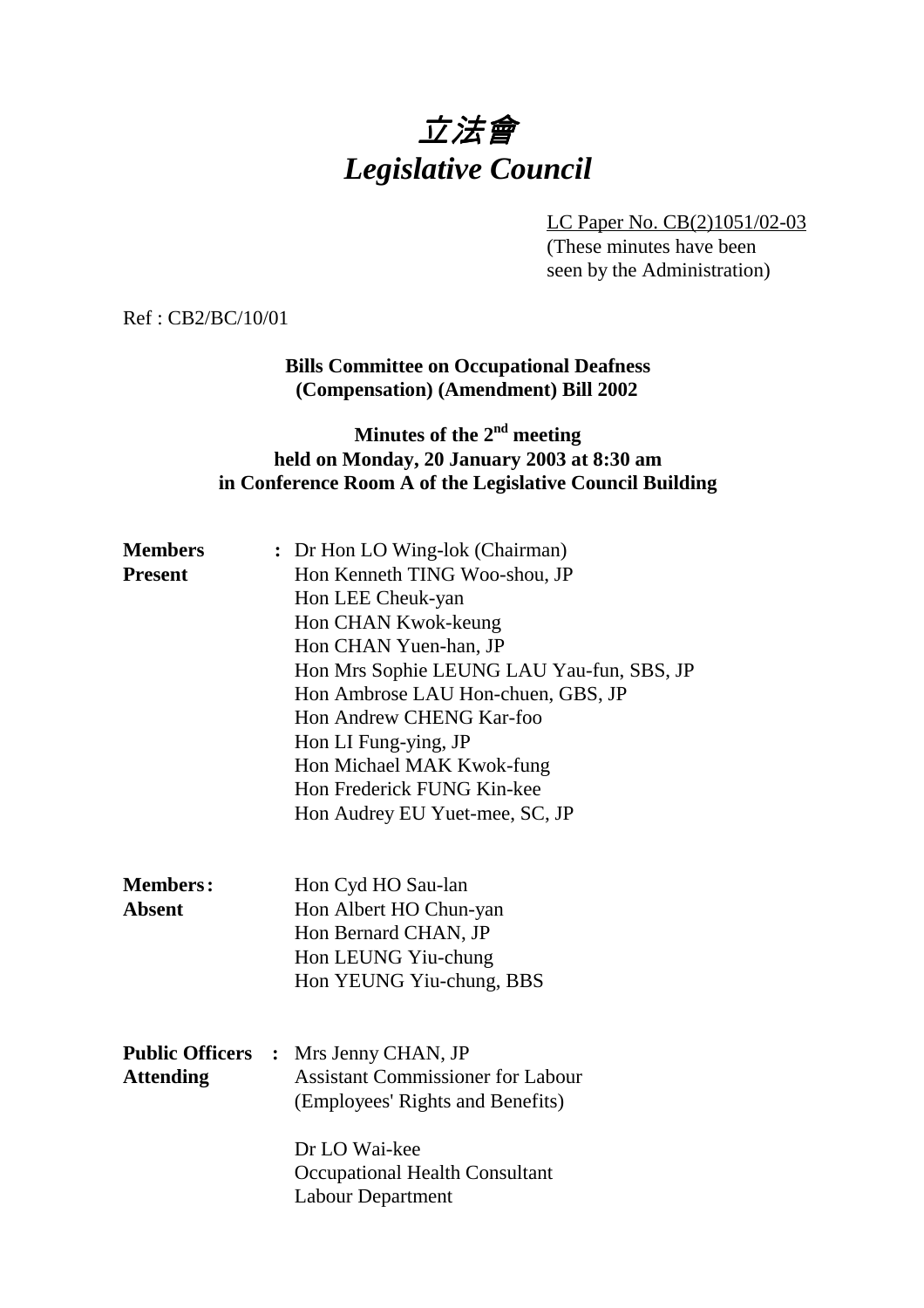Mrs Bernadette LAI Senior Labour Officer Labour Department

Mr Sunny CHAN Senior Government Counsel

|                   | <b>Deputations by :</b> Department of Community and Family Medicine, |
|-------------------|----------------------------------------------------------------------|
| <b>Invitation</b> | The Chinese University of Hong Kong                                  |

Professor Ignatius YU Associate Professor

The Hong Kong Construction Association Ltd

Mr Patrick W T CHAN Secretary General

Mr Peter C C CHEUNG Technical Secretary

The Hong Kong Federation of Trade Unions / Hong Kong Construction Industry Employees General Union

Mr CHOI Chun-wa Director, Occupational Safety & Health Committee

Mr TO Who Secretary

Hong Kong Workers' Health Centre

Ms HUI Yu-ling Senior Program Coordinator

The Hong Kong Occupational Deafness Association

Mr WONG Tam-kwai Vice President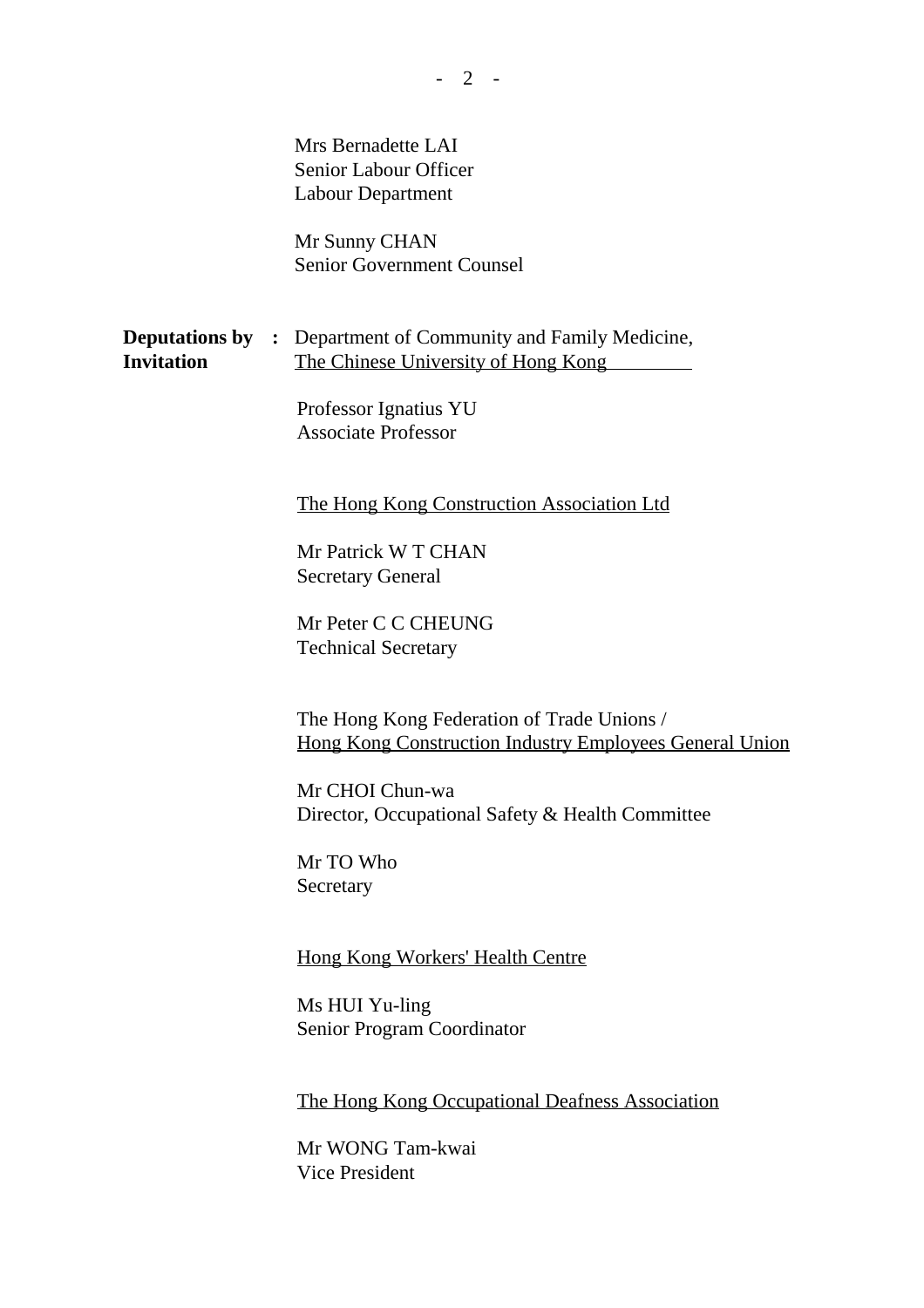|                                      | Alliance of Self-Help Groups for the Occupational Injuries $\&$<br><b>Diseases</b> |
|--------------------------------------|------------------------------------------------------------------------------------|
|                                      | Mr WAN Chi-ching<br>Chairman                                                       |
|                                      | <u>The Federation of Hong Kong &amp; Kowloon Labour Unions</u>                     |
|                                      | Mr SIN Kai-ming<br>Member of Right Committee                                       |
|                                      | Mr CHAN Kam-yau<br><b>Committee Member</b>                                         |
|                                      | <b>Association for the Rights of Industrial Accident Victims</b>                   |
|                                      | Mr CHAN Kam-hong<br><b>Chief Executive</b>                                         |
| <b>Clerk</b> in<br><b>Attendance</b> | : Ms Doris CHAN<br>Chief Assistant Secretary (2) 4                                 |
| <b>Staff in</b><br><b>Attendance</b> | : Miss Kitty CHENG<br><b>Assistant Legal Adviser 5</b>                             |
|                                      | Ms Dora WAI<br>Senior Assistant Secretary (2) 4                                    |

### **I. Meeting with Deputations**

(LC Paper Nos. CB(2)908/02-03(01) to (06) and (09) to (12))

The Bills Committee received views on the Bill from eight deputations. It also noted the submissions from the Hong Kong College of Community Medicine and Hong Kong & Kowloon Trades Union Council.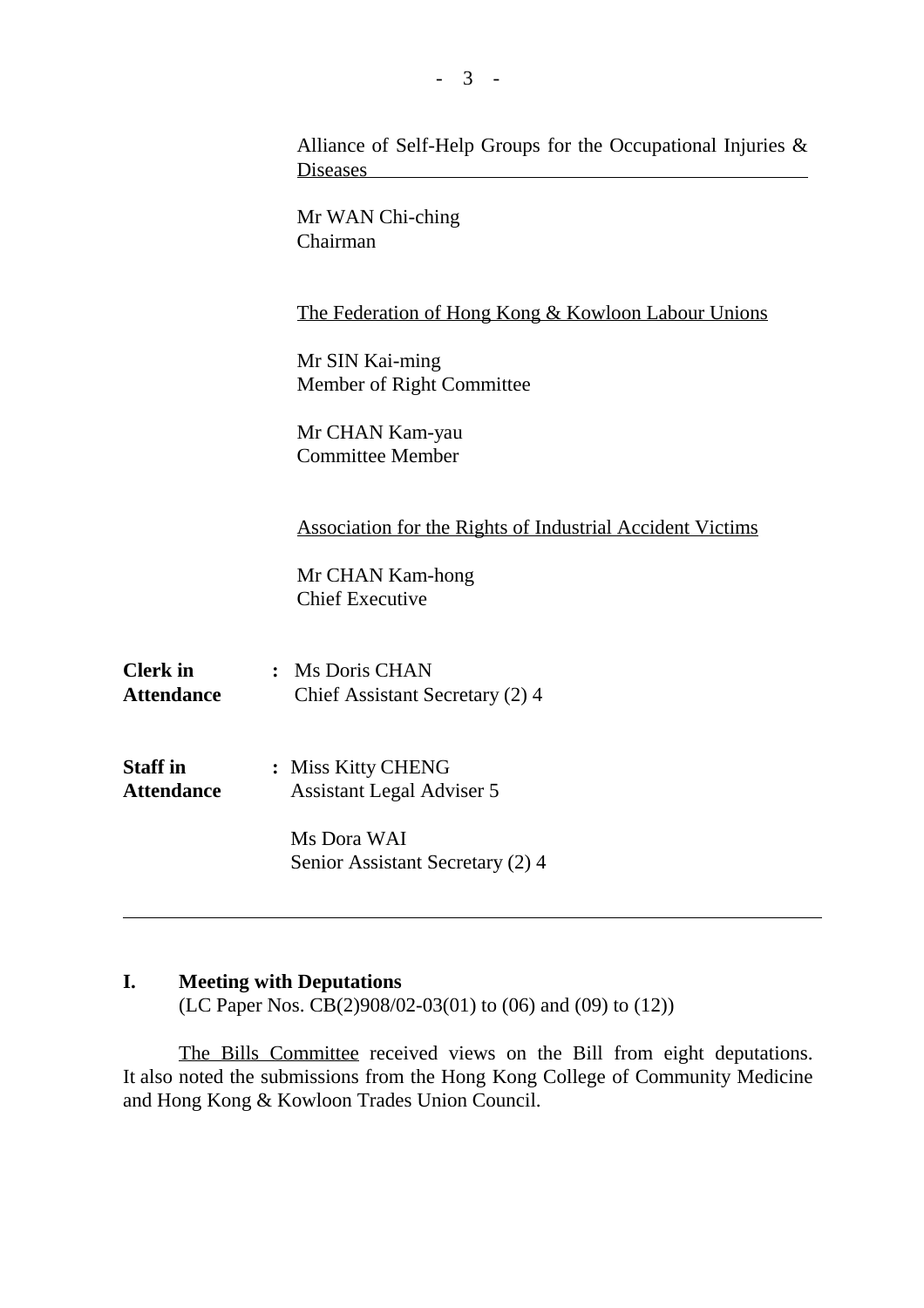#### $-4$  -

## **II. Meeting with the Administration**

(LC Paper Nos. CB(2)908/02-03(07) and (08))

2. The Bills Committee deliberated (Index of proceedings attached at **Annex**).

3. The Bills Committee noted that the Administration would provide information on the price levels of prevailing models of hearing assistive devices recommended by audiologists prior to the next meeting. The Bills Committee agreed that the Hong Kong Society of Audiology should be invited to give views on the subject.

4. The Administration would provide a written response to the views made by the deputations in their submissions and at the meeting.

## **III. Date of next meeting**

5. The next meeting of the Bills Committee would be held on 27 January 2003 at 8:30 am.

6. There being no other business, the meeting ended at 10:45 am.

Council Business Division 2 Legislative Council Secretariat 27 January 2003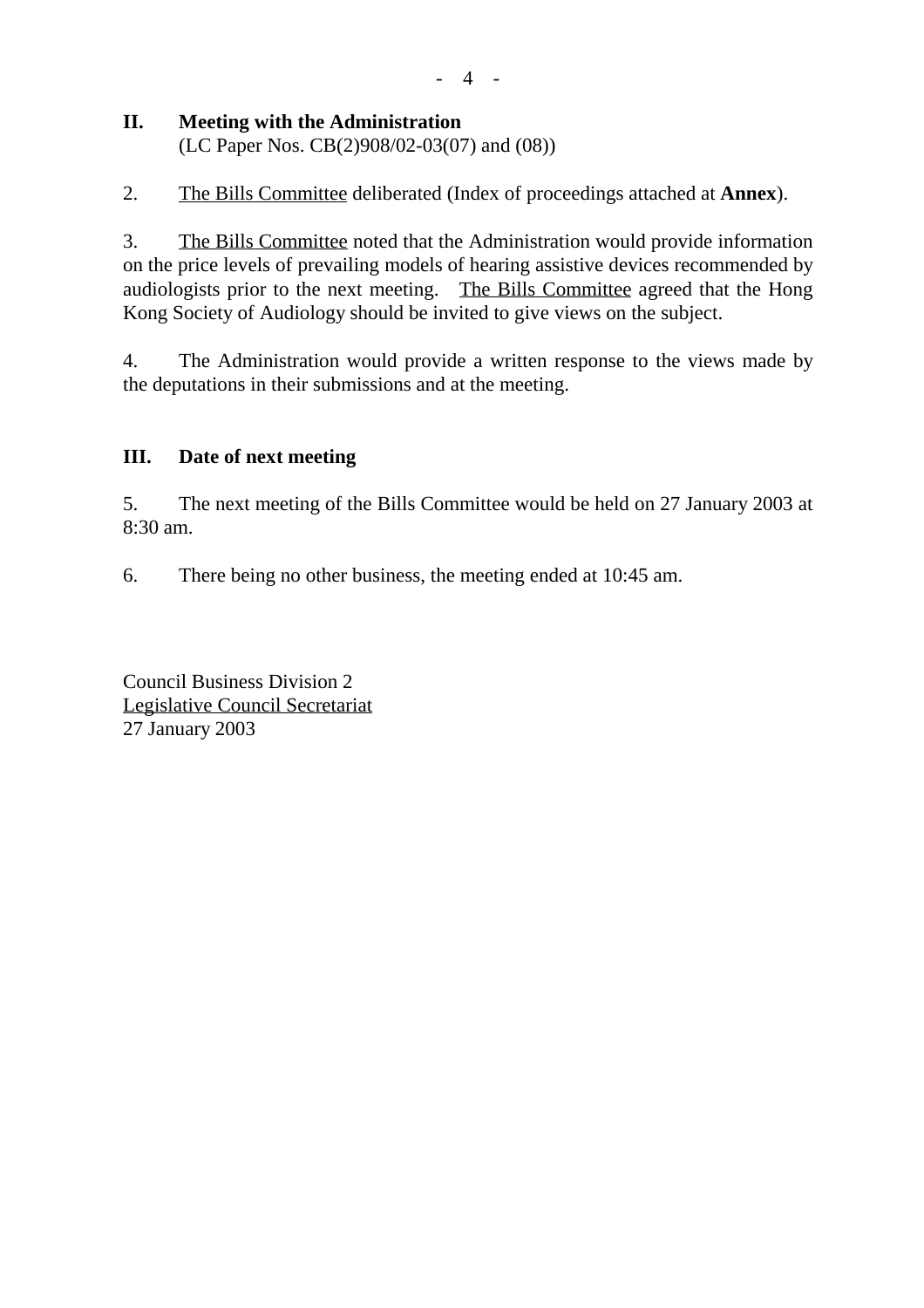# **Proceedings of the 2nd meeting of the Bills Committee on Occupational Deafness (Compensation) (Amendment) Bill 2002 on Monday, 20 January 2003 at 8:30 am in Conference Room A of the Legislative Council Building**

| <b>Time Marker</b> | <b>Speaker</b>                                                                                                                      | Subject(s)                                                                                                                                                                                                                                                                                                                                                                                                                   | <b>Action</b> |
|--------------------|-------------------------------------------------------------------------------------------------------------------------------------|------------------------------------------------------------------------------------------------------------------------------------------------------------------------------------------------------------------------------------------------------------------------------------------------------------------------------------------------------------------------------------------------------------------------------|---------------|
|                    |                                                                                                                                     |                                                                                                                                                                                                                                                                                                                                                                                                                              | required      |
| $000000 - 000302$  | Chairman                                                                                                                            | Introductory remarks                                                                                                                                                                                                                                                                                                                                                                                                         |               |
| 000303 - 001403    | Department of Community<br>and Family Medicine, The<br>Chinese University of<br>Hong Kong (CUHK)                                    | Views as set out in LC Paper No. CB(2)908/02-<br>03(10)                                                                                                                                                                                                                                                                                                                                                                      |               |
| $001404 - 001600$  | The Hong Kong<br><b>Construction Association</b><br>Ltd (HKCA)                                                                      | Views as set out in LC Paper No. CB(2)908/02-<br>03(01)                                                                                                                                                                                                                                                                                                                                                                      |               |
| 001601 - 001803    | The Hong Kong<br><b>Federation of Trade</b><br>Unions / Hong Kong<br><b>Construction Industry</b><br><b>Employees General Union</b> | Views as set out in LC Paper No. CB(2)908/02-<br>03(02)                                                                                                                                                                                                                                                                                                                                                                      |               |
| 001804 - 002141    | Hong Kong Workers'<br>Health Centre (HKWHC)                                                                                         | Views as set out in LC Paper No. CB(2)908/02-<br>03(06)                                                                                                                                                                                                                                                                                                                                                                      |               |
| $002142 - 002605$  | The Hong Kong<br><b>Occupational Deafness</b><br>Association                                                                        | Views as set out in LC Paper No. CB(2)908/02-<br>03(03)                                                                                                                                                                                                                                                                                                                                                                      |               |
| 002606 - 003422    | Alliance of Self-Help<br>Groups for the<br>Occupational Injuries &<br>Diseases (ASHGOID)                                            | Views as set out in LC Paper No. CB(2)908/02-<br>03(04)                                                                                                                                                                                                                                                                                                                                                                      |               |
| 003423 - 003853    | Association for the Rights<br>of Industrial Accident<br>Victims (ARIAV)                                                             | Views as set out in LC Paper No. CB(2)908/02-<br>03(12)                                                                                                                                                                                                                                                                                                                                                                      |               |
| 003854 - 004031    | The Federation of Hong<br>Kong & Kowloon Labour<br>Unions                                                                           | Views as set out in LC Paper No. CB(2)908/02-<br>03(09)                                                                                                                                                                                                                                                                                                                                                                      |               |
| 004032 - 005532    | Chairman<br>Ms Audrey EU<br><b>CUHK</b><br><b>ARIAV</b><br><b>HKWHC</b><br><b>ASHGOID</b>                                           | (a) Existing requirement of a minimum of 40dB<br>hearing loss in the better ear under the<br>Occupational Deafness Compensation Scheme<br>(the Scheme);<br>(b) Anticipated increase in the number of<br>claimants if the Scheme was extended to cover<br>all industries and/or if the proposed<br>improvements were to be made with<br>retrospective effect; and<br>(c) Current price levels of hearing assistive<br>devices |               |
| 005533 - 010730    | Mr Andrew CHENG<br><b>CUHK</b><br>Chairman                                                                                          | Merits and demerits of having the existing<br>occupational requirements under the Scheme                                                                                                                                                                                                                                                                                                                                     |               |
| 010731 - 010953    | Mr Kenneth TING                                                                                                                     | Importance of promoting hearing conservation at<br>work                                                                                                                                                                                                                                                                                                                                                                      |               |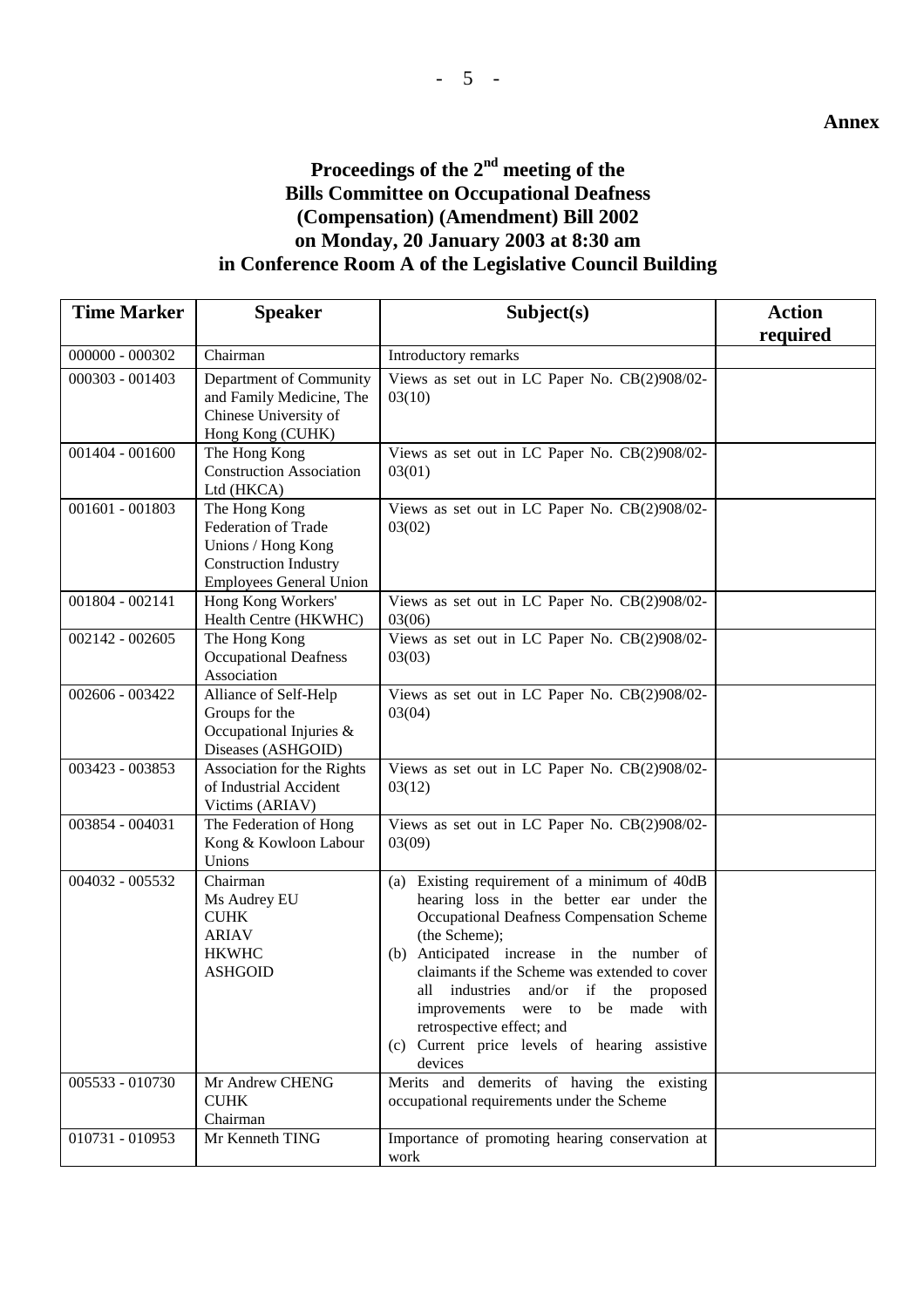| <b>Time Marker</b> | <b>Speaker</b>                                      | Subject(s)                                                                                                                                                                                                                                                                                                                                                                                                                                                        | <b>Action</b>                                         |
|--------------------|-----------------------------------------------------|-------------------------------------------------------------------------------------------------------------------------------------------------------------------------------------------------------------------------------------------------------------------------------------------------------------------------------------------------------------------------------------------------------------------------------------------------------------------|-------------------------------------------------------|
|                    |                                                     |                                                                                                                                                                                                                                                                                                                                                                                                                                                                   | required                                              |
| 010954 - 011749    | Mr LEE Cheuk-yan<br><b>CUHK</b>                     | (a) Proposal to extend the scope of the Scheme to<br>cover workers not engaged in specified noisy<br>occupations; and<br>(b) Eligibility criteria for compensation against<br>marginal hearing loss in one ear                                                                                                                                                                                                                                                    |                                                       |
| 011750 - 012404    | Ms LI Fung-ying<br><b>CUHK</b>                      | Way of measuring the mean daily personal noise<br>exposure for defining specified noisy occupations                                                                                                                                                                                                                                                                                                                                                               |                                                       |
| 012405 - 013235    | Miss CHAN Yuen-han<br><b>CUHK</b><br><b>ASHGOID</b> | (a) Proposal to extend the scope of the Scheme to<br>cover all industries;<br>(b) Ways to help workers suffering from<br>employment-related noise-induced deafness<br>not covered under the Scheme;<br>(c) Requirement of 12 months' continuous<br>employment in specified noisy occupations<br>immediately prior to application for assistance<br>under the Scheme; and<br>(d) Eligibility criteria for compensation against<br>marginal hearing loss in one ear |                                                       |
| 013236 - 013920    | Mr Michael MAK<br><b>ARIAV</b><br><b>HKCA</b>       | Difficulties encountered by workers seeking<br>compensation under the Scheme                                                                                                                                                                                                                                                                                                                                                                                      |                                                       |
| 013921 - 014051    | Mrs Sophie LEUNG                                    | for fixing the maximum<br><b>Basis</b><br>permanent<br>incapacity at 60% under the Scheme                                                                                                                                                                                                                                                                                                                                                                         |                                                       |
| 014052 - 020223    | Chairman<br>Administration                          | Consolidated response to issues and concerns<br>raised by members and deputations                                                                                                                                                                                                                                                                                                                                                                                 |                                                       |
| 020224 - 020312    | Ms Audrey EU                                        | Price levels of prevailing models of hearing<br>assistive devices                                                                                                                                                                                                                                                                                                                                                                                                 |                                                       |
| 020313 - 020554    | Mrs Sophie LEUNG<br>Administration                  | (a) Causes for sensorineural hearing loss; and<br>(b) Employers' collective liability for the Scheme                                                                                                                                                                                                                                                                                                                                                              |                                                       |
| 020555 - 020841    | Chairman<br>Mr Kenneth TING<br>Administration       | Consultation<br>and<br>promotion<br>of<br>hearing<br>conservation at work with employers<br>and<br>employees of the four newly proposed specified<br>noisy occupations                                                                                                                                                                                                                                                                                            |                                                       |
| 020842 - 021040    | Mr LEE Cheuk-yan                                    | Proposal to enhance the maximum permanent<br>incapacity to 100% and extend the scope of the<br>Scheme to cover workers with marginal hearing<br>loss in one ear                                                                                                                                                                                                                                                                                                   |                                                       |
| 021041 - 021127    | Miss CHAN Yuen-han                                  | months'<br>Requirement<br>of<br>12<br>continuous<br>employment in specified noisy<br>occupations<br>immediately prior to application for assistance<br>under the Scheme                                                                                                                                                                                                                                                                                           |                                                       |
| 021128 - 021413    | Administration                                      | (a) Proposal to extend the scope of the Scheme to<br>cover workers with marginal hearing loss in<br>one ear; and<br>(b) Number of cases assisted by the Occupational<br>Deafness Compensation Board since its<br>inception and the average<br>amount of<br>compensation made by the Board                                                                                                                                                                         |                                                       |
| 021414 - 021436    | Chairman                                            | Views to be invited from Hong Kong Society of<br>Audiology on hearing assistive devices                                                                                                                                                                                                                                                                                                                                                                           | Clerk to follow up<br>[see paragraph 3 of<br>minutes] |

**Note : The audio records of the above proceedings are kept at the LegCo Library**